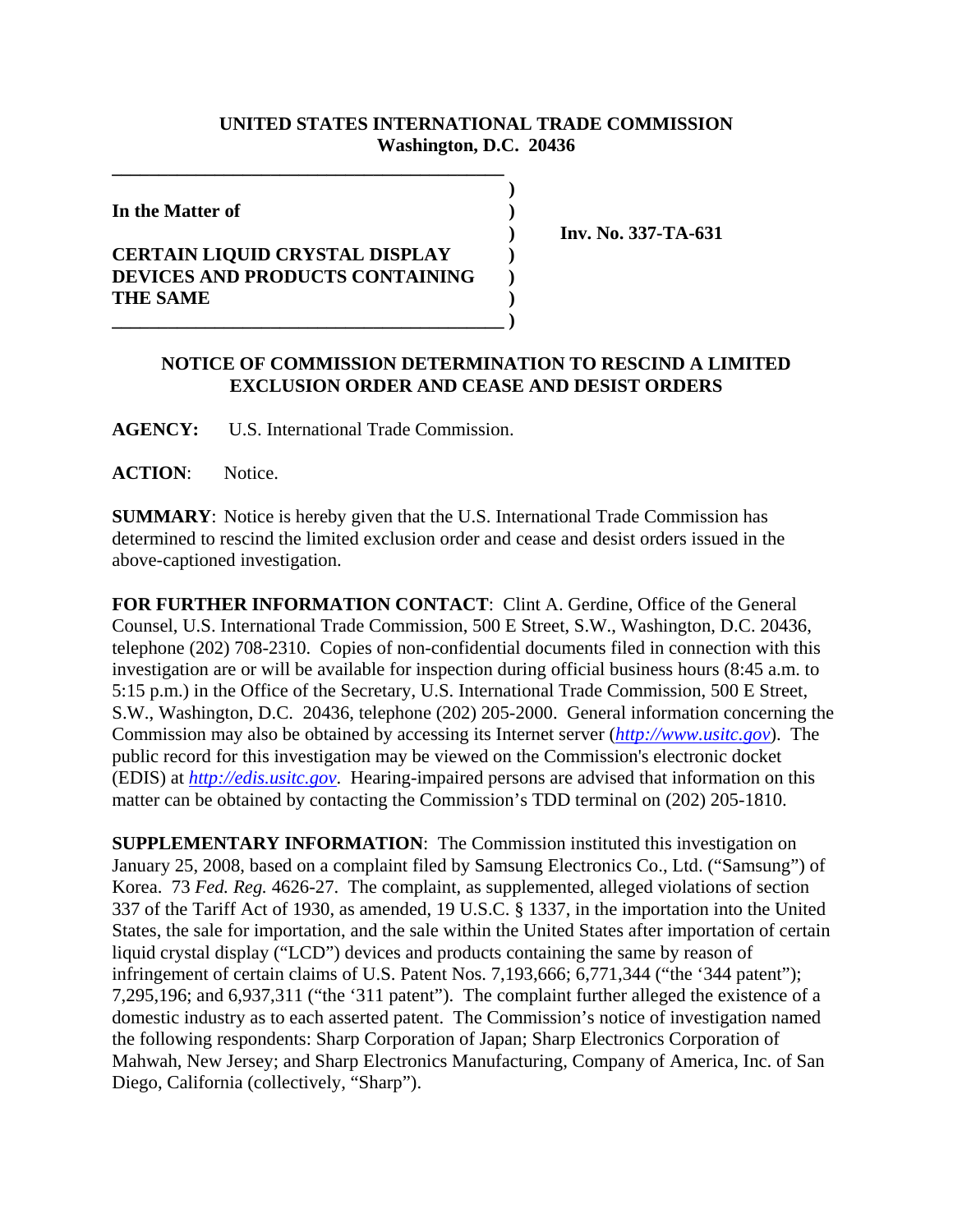On January 26, 2009, the presiding administrative law judge ("ALJ") issued his final initial determination ("ID") finding a violation of section 337 by respondents as to the '311 and '344 patents only, and issued his recommended determinations on remedy and bonding. On February 9, 2009, Sharp and the Commission investigative attorney ("IA") filed petitions for review of the final ID. The IA and Samsung filed responses to the petitions on February 17, 2009.

On March 30, 2009, the Commission determined to review several of the ID's findings, and requested the parties to respond to certain questions concerning those findings. The Commission also requested written submissions on the issues of remedy, the public interest, and bonding from the parties and interested non-parties. 74 *Fed. Reg.* 15301-02 (April 3, 2009).

On April 10 and April 17, 2009, respectively, complainant Samsung, the Sharp respondents, and the IA filed briefs and reply briefs on the issues for which the Commission requested written submissions. Also, the Commission received four submissions from interested non-parties on the issues of remedy, the public interest, and bonding.

On June 24, 2009, the Commission issued notice of its determination to affirm-in-part and reverse-in-part the ID. The Commission affirmed the ALJ's finding of a violation of section 337 with respect to claims 7 and 8 of the '344 patent, but reversed the ALJ's finding of a violation with respect to the '311 patent. 74 *Fed. Reg.* 31311-12 (June 30, 2009)

Further, the Commission issued (as modified on December 14, 2009): 1) a limited exclusion order prohibiting the unlicensed entry of LCD devices, including display panels and modules, and LCD televisions or professional displays containing the same that infringe claims 7 or 8 of the '344 patent, that are manufactured abroad by or on behalf of, or are imported by or on behalf of, Sharp, or any of its affiliated companies, parents, subsidiaries, licensees, contractors, or other related business entities, or successors or assigns; and 2) cease and desist orders prohibiting Sharp Electronics Corp. and Sharp Electronics Manufacturing Co. from conducting any of the following activities in the United States: importing, selling, marketing, advertising, distributing, offering for sale, transferring (except for exportation), and soliciting U.S. agents or distributors for, LCD devices, including display panels and modules, and LCD televisions or professional displays containing the same that are covered by claims 7 or 8 of the '344 patent.

On February 12, 2010, complainant Samsung and respondent Sharp filed a joint petition to rescind the remedial orders under Commission Rule 210.76(a)(1) on the basis of a settlement agreement between the parties. The parties asserted that their settlement agreement constitutes "changed conditions of fact or law" sufficient to justify rescission of the order under Commission Rule 210.76(a)(1), 19 C.F.R.  $\S$  210.76(a)(1). The IA did not oppose the joint petition.

Having reviewed the parties' submissions, the Commission has determined that the settlement agreement satisfies the requirement of Commission Rule 210.76(a)(1), 19 C.F.R. § 210.76(a)(1), that there be changed conditions of fact or law. The Commission therefore has issued an order rescinding the limited exclusion order and cease and desist orders previously issued in this investigation.